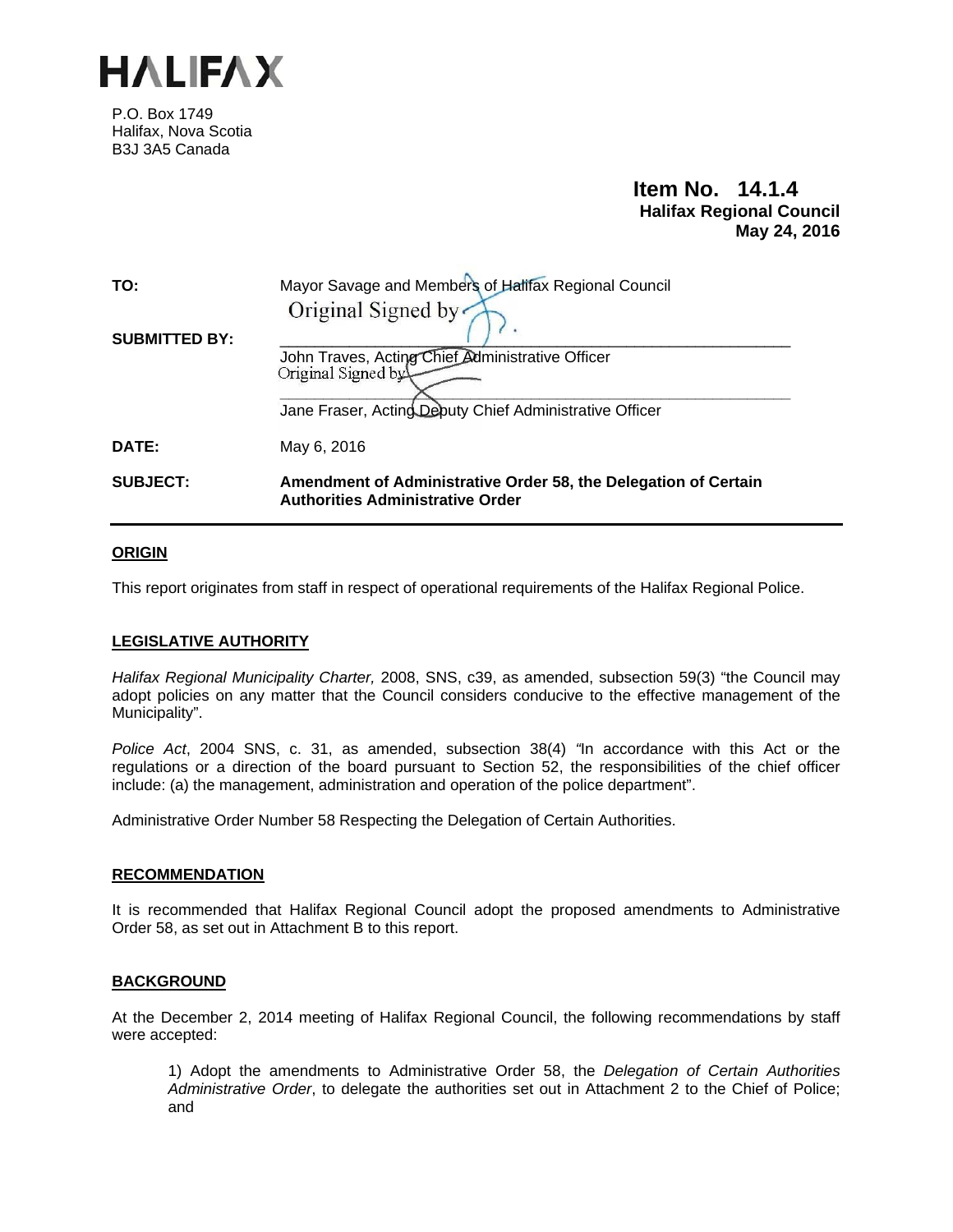2) Adopt the amendments to Administrative Order 58, the *Delegation of Certain Authorities Administrative Order*, to delegate the authorities set out in Attachment 2 to the Chief Administrative Officer and staff.

Clause 19(4)(a) of Administrative Order 58 limits the term of agreements which the Chief of Police may sign on behalf of the Municipality to twelve (12) months. As detailed at Subsection 19(1), an agreement includes a memorandum of understanding, letter of agreement and contract between Halifax Regional Police (HRP) and another person, government or police agency.

Recent experience has demonstrated that many of the agreements that the Chief is required to sign in the normal execution of his duties include time periods that go beyond twelve (12) months.

#### **DISCUSSION**

The amendments to Administrative Order 58 adopted by Regional Council on December 2, 2014 provided the Chief with the authority to sign agreements that were necessary for day-to-day operations. The amendments allow for signing agreements that have limited financial impact and limited risk, but have significant impact on the day-to-day workings and operations of the police service. Most common amongst those were memoranda of understanding involving secondments of HRP employees to provincial and federal agencies such as the Royal Canadian Mounted Police. These secondments are for total cost recovery and sometimes entail some form of additional revenue generation.

Since the amendments were approved on December 2, 2014 an issue has been noted. The majority of secondment opportunities last more than one year, which is currently the limit of the Chief's authority to sign. The present wording of Administrative Order 58 precludes the Chief of Police from signing any memorandum of understanding lasting more than one year even when all the other requirements of Administrative Order 58 are satisfied. Most secondments last between two (2) and five (5) years. It is therefore proposed to increase the Chief of Police's authority to permit him to sign agreements that last for up to five (5) years for secondments. No other change to the Chief's authority is proposed and the current limitations within Administrative Order 58 will remain unchanged.

#### **FINANCIAL IMPLICATIONS**

As the previously passed requirements of Administrative Order 58 remain intact regarding financial limits, there are no additional financial implications anticipated.

#### **RISK ASSESSMENT**

This amendment would allow for the Chief of Police to ensure the continued participation of HRP in many provincially and federally funded programs that are of limited cost if any to the organisation. The inability to sign longer-term secondment agreements would hamper the Chief's ability to effectively manage HRP human and material resources, resulting in inefficiencies as separate agreements would be required for each year. From HRP's experience with federal departments, this is problematic for the latter group of agencies which could compromise HRP participation in joint operations, especially when the federal partner is committing significant financial resources and signing long-term contracts in support of the secondment. The risk level in this situation is considered medium for HRP. There is a slight risk in having longer agreements (i.e. longer than one year) signed by the Chief without Council's approval. However, as the overall limits on the types of agreements that the Chief may sign remain unchanged, this risk is low.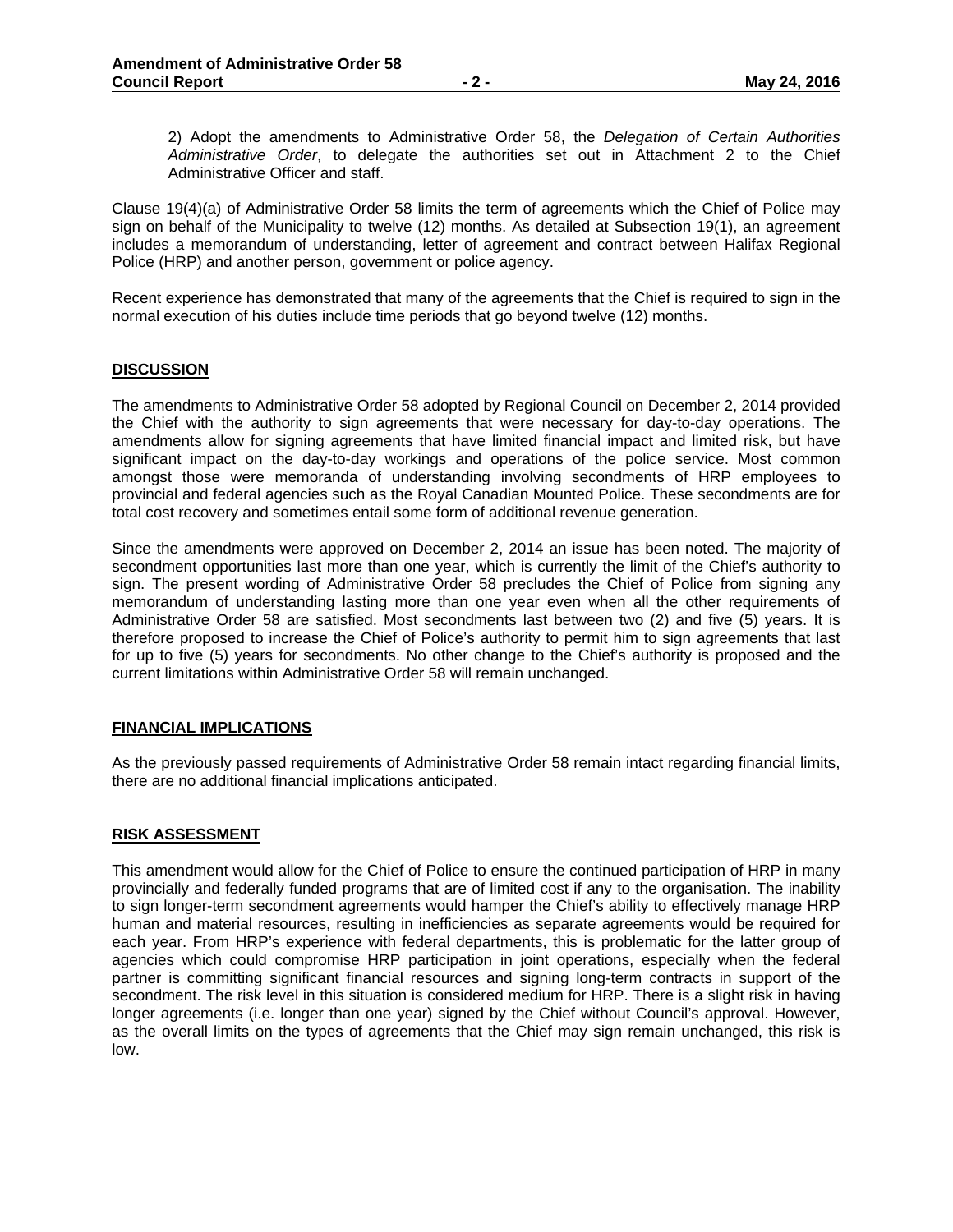#### **COMMUNITY ENGAGEMENT**

None are identified.

## **ENVIRONMENTAL IMPLICATIONS**

None are identified.

#### **ALTERNATIVES**

Council could continue to limit the Chief's authority to agreements that are only twelve (12) months in length. This is not recommended as it will affect the operation of HRP and the Municipality in general and require that all agreements be renewed every twelve (12) months or that agreements part of the day-today operations of HRP be brought before Council separately for approval.

Council could approve an increase of the Chief's authority for secondment agreements to the duration of more than twelve (12) months but less than five (5) years. This is not recommended as secondment agreements that last for up to five (5) years are common. Agreements beyond five (5) years are very rare.

#### **ATTACHMENTS**

- Attachment A Showing Proposed Amendments to Administrative Order 58
- Attachment B Amending Administrative Order 58
- Attachment C Incorporating Proposed Amendments to Administrative Order 58

A copy of this report can be obtained online at http://www.halifax.ca/council/agendase cagenda.html then choose the appropriate meeting date, or by contacting the Office of the Municipal Clerk at 490-4210, or Fax 490-4208.

\_\_\_\_\_\_\_\_\_\_\_\_\_\_\_\_\_\_\_\_\_\_\_\_\_\_\_\_\_\_\_\_\_\_\_\_\_\_\_\_\_\_\_\_\_\_\_\_\_\_\_\_\_\_\_\_\_\_\_\_\_\_\_\_\_\_\_\_\_\_\_\_\_\_\_\_\_\_

\_\_\_\_\_\_\_\_\_\_\_\_\_\_\_\_\_\_\_\_\_\_\_\_\_\_\_\_\_\_\_\_\_\_\_\_\_\_\_\_\_\_\_\_\_\_\_\_\_\_\_\_\_\_\_\_\_\_\_\_\_\_\_\_\_\_\_\_\_\_\_\_\_\_\_\_\_\_

Report Prepared & Approved by:

Jean-Michel Blais, Chief of HR<sup>®</sup>

Report Approved by:

Martin Ward, Q.C. Director, Legal, Insurance & Risk Management Services, 902

Financial Approval by:

 Amanda Whitewood, Director of Finance and Information Technology/ CFO, 902.490.6308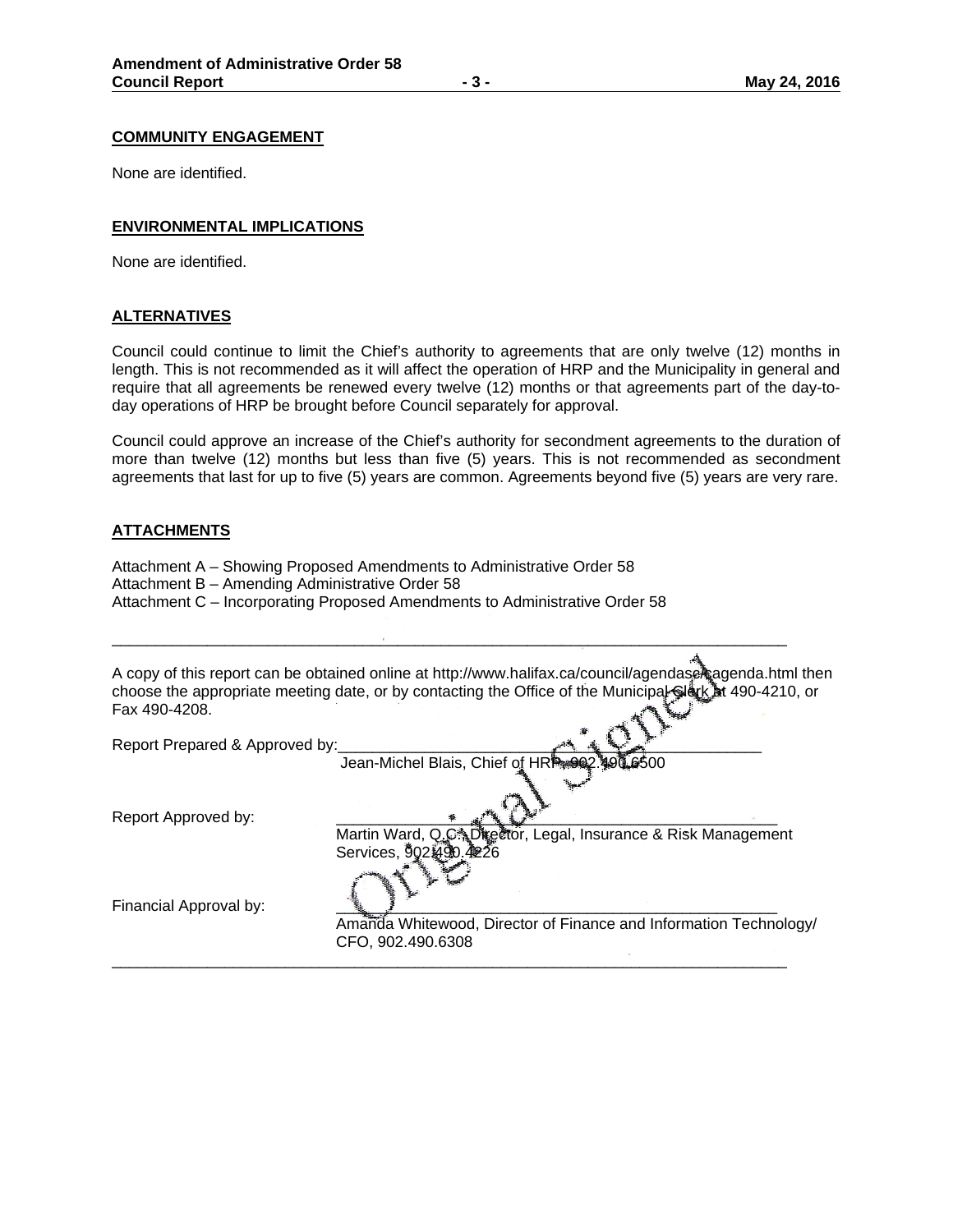## **Attachment A (Showing Proposed Amendments to Administrative Order 58)**

# **TABLE OF CONTENTS**

| <b>ITEM</b>                | <b>SECTION NUMBER</b>                                                                                                     |                        |
|----------------------------|---------------------------------------------------------------------------------------------------------------------------|------------------------|
| <b>Short Title</b>         |                                                                                                                           | 1                      |
| <b>Application</b>         | to all employees<br>does not restrict:<br>other policies or Administrative Orders<br>less than market value rent or lease | $\mathbf{2}$<br>3<br>4 |
|                            | market value is used to determine delegation amount for<br>less than market value rent                                    | 6                      |
| $\bullet$                  | authority to further delegate<br>delegation amounts do not include HST                                                    | 7<br>8                 |
| <b>Interpretation</b>      |                                                                                                                           | 9                      |
|                            | Delegation - non disclosure agreements                                                                                    | 10                     |
|                            | Delegation - market value rent                                                                                            | $11 - 12$              |
|                            | Delegation - less than market value rent                                                                                  | $13 - 15$              |
|                            | Delegation - non expenditure agreements with revenue component                                                            | 16                     |
|                            | Delegation - non expenditure agreements without revenue component                                                         | 17                     |
| <b>Chief as Director</b>   |                                                                                                                           | 18                     |
| <b>Delegation to Chief</b> |                                                                                                                           | 20                     |
|                            | authority to further delegate                                                                                             | 21                     |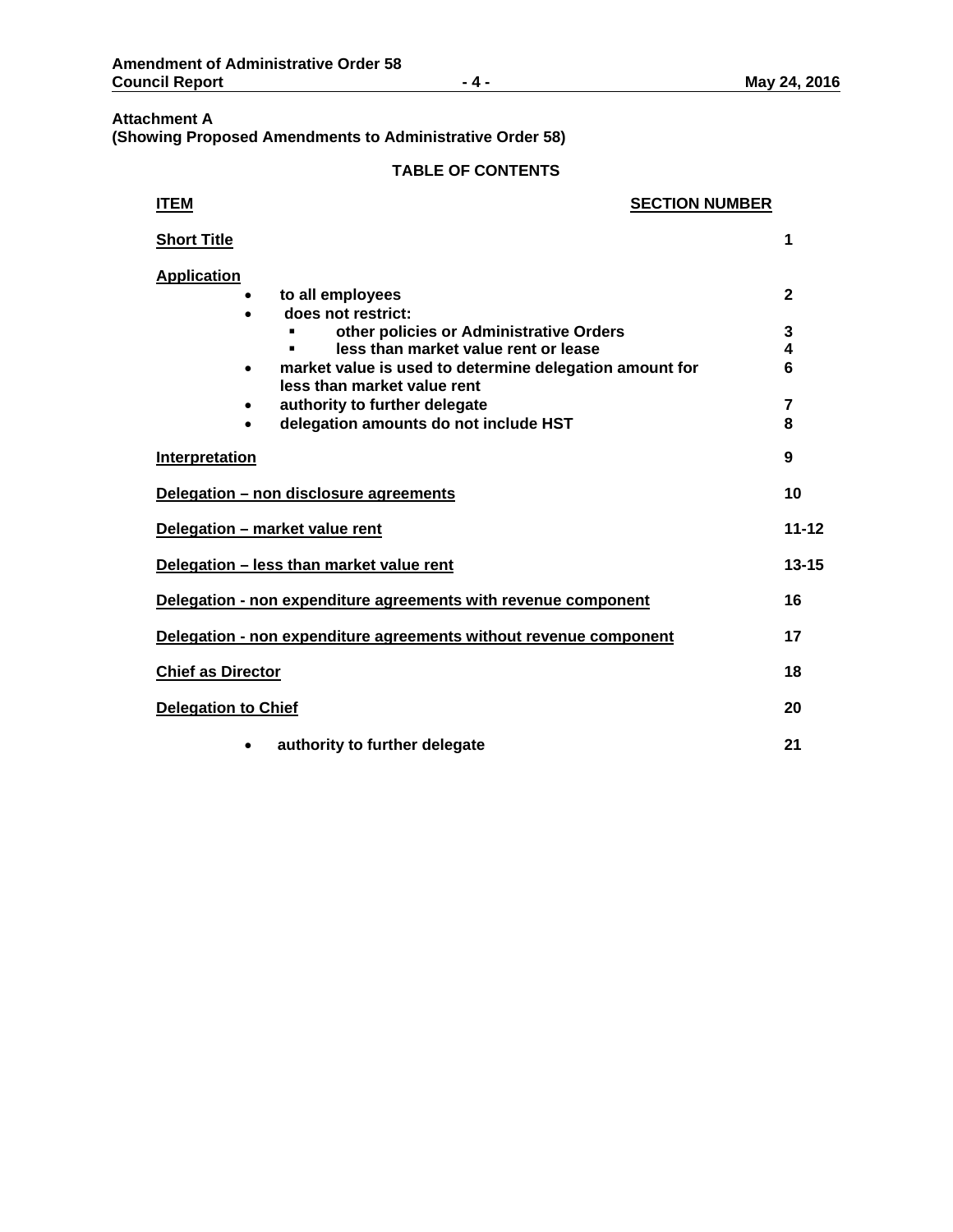#### **HALIFAX REGIONAL MUNICIPALITY ADMINISTRATIVE ORDER NUMBER 58 RESPECTING THE DELEGATION OF CERTAIN AUTHORITIES**

**BE IT RESOLVED AS AN ADMINISTRATIVE ORDER** of the Council of the Halifax Regional Municipality as follows:

## **Short Title**

1. This Administrative Order may be cited as the *Delegation of Certain Authorities Administrative Order*.

## **Application**

2. This Administrative Order applies to all employees of the Municipality.

3. Nothing in this *Administrative Order* limits or otherwise restricts any other authorities delegated by Council to staff including the authorities delegated under the Transaction Policy - Real Property Acquisitions and Disposals.

4. Nothing in this *Administrative Order* shall be construed as to limit or otherwise restrict Council's discretion to grant a lease at market value rent or less than market value rent.

5. A rental agreement authorized by this *Administrative Order* shall:

(a) only grant a license to use the facility or municipal land for a maximum certain time period; and

(b) not be transferable or assignable.

6. When determining the delegated authorities for approving and signing less than market value rent, the approving and signing authorities shall be determined by reference to the actual market value of the rent without reduction.

7. The authorities delegated to the Divisional Manager or the Director under this Administrative Order may be further delegated by the Divisional Manager or the Director to his or her staff.

8. In this Administrative Order, a delegation up to a specific dollar amount for market value rent shall:

- (a) include a delegation up to and including the expressed dollar amount.
- (b) exclude any Harmonized Sales Tax that may be payable.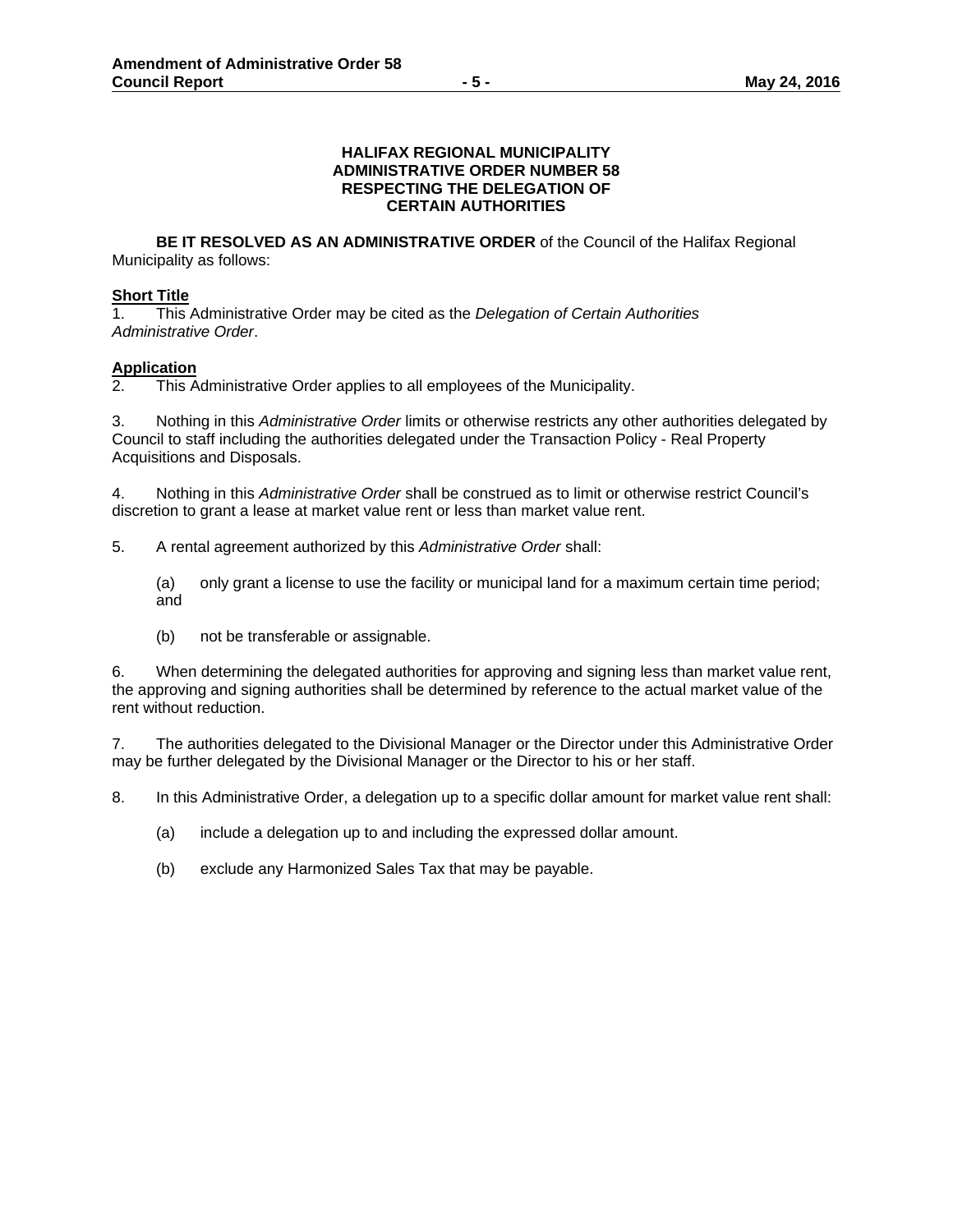#### **Interpretation**

- 9. In this Administrative Order,
	- (a) "CAO" means the Chief Administrative Officer of the Municipality;

(aa) "Canadian Municipality" means a municipal body that is located within the boundaries of Canada, such as a regional municipality, city, town, village, and municipality of a county or district;

- (ab) "Chief" means the Chief of Police of the Halifax Regional Police and includes:
	- (i) an officer acting as the Chief of Police, and
	- (ii) the Deputy Chief or a Superintendent pursuant to section 21;
- (b) "DCAO" means the Deputy Chief Administrative Officer of the Municipality;
- (c) "Director" means a Director of a Department of the Municipality;
- (d) "facility" means a building or part of a building that:
	- (i) is owned or leased by the Municipality;
	- (ii) is operated by the Municipality; and

 (iii) is used, in whole or in part, for athletic, cultural, recreational or sporting Purposes;

(da) "HRPA" means the Halifax Regional Police Association;

(e) "market value rent" means the most probable rent which municipal land or a facility should bring in a competitive and open market under conditions requisite to a fair agreement;

(f) "municipal land" means real property owned or leased, in whole or in part, by the Municipality for athletic, recreational or sporting purposes;

(g) "non-disclosure agreement" means an agreement relative to an exchange of confidential information between the Municipality and other persons, whether or not the Municipality is negotiating or has entered into an agreement with such person;

(ga) "Municipality" means the Halifax Regional Municipality;

(h) "non-profit organization" means a group, organization or incorporated body that is not conducted primarily for profit;

(ha) "revenue agreement" means an agreement between the Municipality and another person or entity wherein,

(i) the Municipality accepts or receives money from such person or entity;

(ii) the Municipality is not required, pursuant to the agreement, to make an expenditure of money; and

(iii) there is an exchange of obligations; and

(i) "maximum rental period" includes all renewal periods.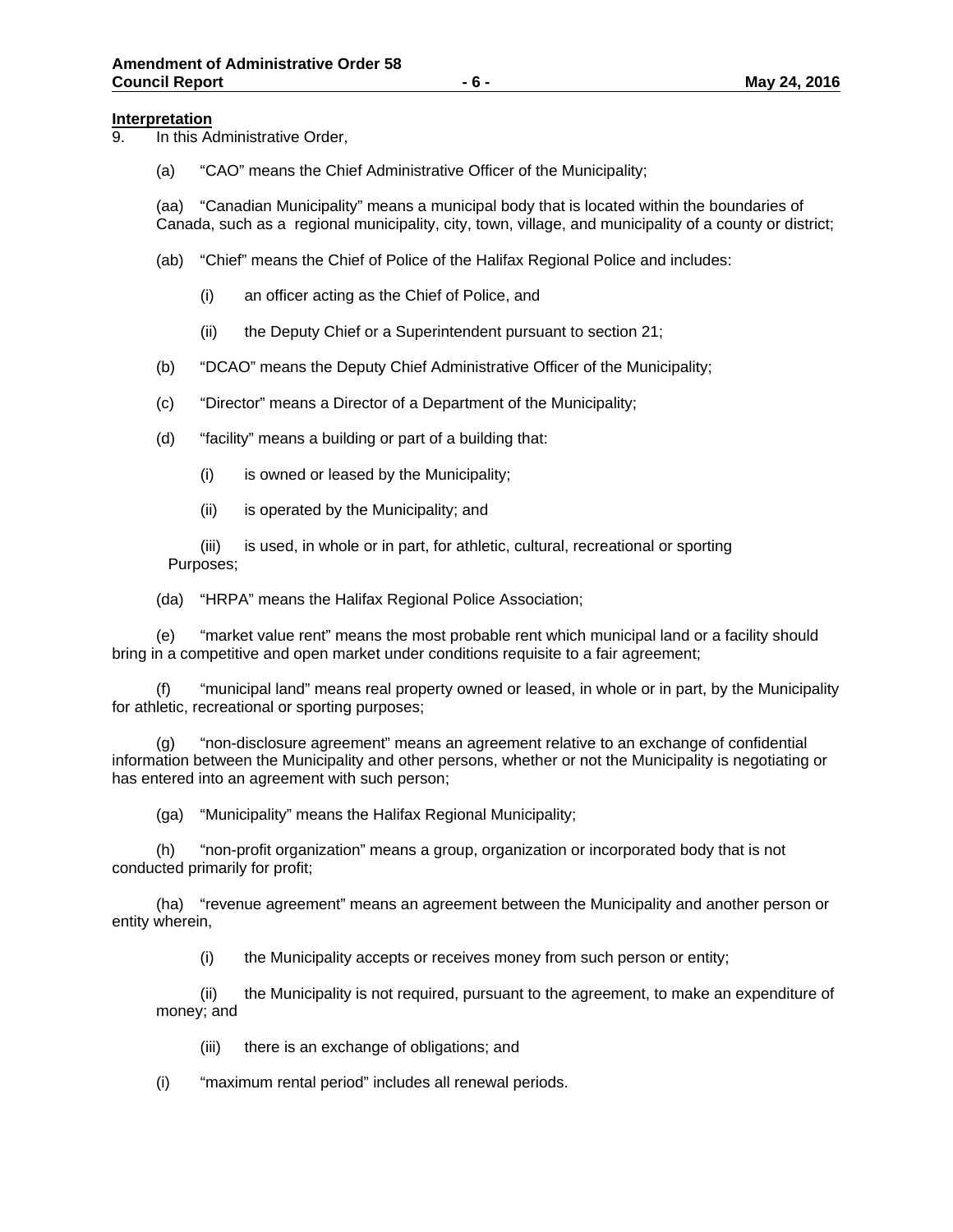#### **Delegation – Non Disclosure Agreements**

10. (1) Council hereby delegates the authorities to approve and sign non-disclosure agreements to the CAO, where in the opinion of the CAO:

- (a) such agreements are necessary to advance contractual negotiation; or
- (b) such agreements are in the best interests of the Municipality;

 (2) The DCAO may act in the place and in the stead of the CAO for the purposes of this section when the CAO is absent or at the request of the CAO.

#### **Delegation – Market Value Rent**

11. All renters of a facility or municipal land must pay market value rent.

12. Council hereby delegates the authorities to approve and sign a rental agreement for a facility or municipal land, at market value rent, as follows:

| <b>Maximum Rental</b> | <b>Annual Market Value</b>  | <b>Approval Authority</b> | <b>Signing Authority</b>  |
|-----------------------|-----------------------------|---------------------------|---------------------------|
| <b>Period or Term</b> | <b>Rent (excluding HST)</b> |                           |                           |
| one (1) year          | $$1 - $25,000$              | <b>Divisional Manager</b> | <b>Divisional Manager</b> |
| one (1) year          | $$1 - $50,000$              | <b>Director</b>           | Director                  |
| one (1) year          | $$1 - $100,000$             | DCAO or CAO               | DCAO or CAO               |
| as approved by        | \$100,001 and over          | Council                   | Mayor and Clerk           |
| Council               |                             |                           |                           |

## **Delegation - Less than Market Value Rent**

13. Council hereby considers a non-profit organization to be carrying on an activity that is beneficial to the Municipality, if in the opinion of the delegate:

- (a) the entity is a non-profit organization;
- (b) the non-profit organization is using, in whole or in part, a facility or municipal lands;

and

 (c) the non-profit is holding a sporting event, community event, recreational event, entertainment event, or cultural event including artistic performances.

14. Notwithstanding section 11, Council hereby authorizes less than market value rent to be charged to a non-profit organization who is carrying on an activity that is beneficial to the Municipality pursuant to clause 13(c) of this Administrative Order.

15. Subject to sections 13 and 14, Council hereby delegates the authorities to approve and sign rental agreements for a facility or municipal land, with a non-profit organization at less than market value rent, as follows:

| Annual Market Value   Approval Authority<br>Rent<br>(excluding HST) |                                   | <b>Signing Authority</b>       | <b>Maximum Rental</b><br><b>Period or Term</b> |
|---------------------------------------------------------------------|-----------------------------------|--------------------------------|------------------------------------------------|
| $$1 - $25,000$                                                      | Divisional Manager or<br>Director | Divisional Manager or Director | one (1) year                                   |

## **Delegation - Non Expenditure Agreements With Revenue Component**

16. (1) Council hereby delegates the authority to make or approve and enter into revenue agreements, any amendments to revenue agreements and to agree to assignments of agreements, on behalf of the Municipality, as follows: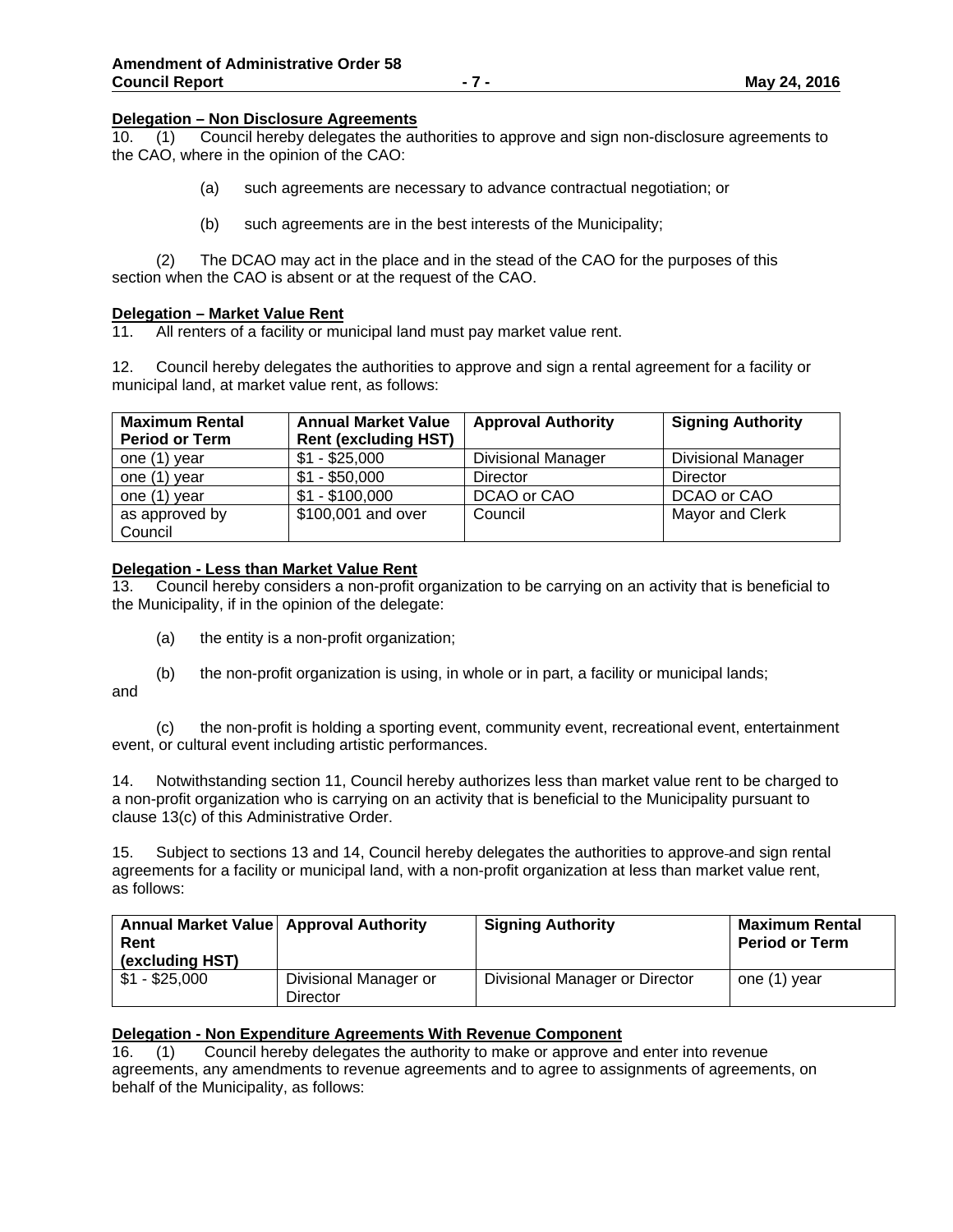| <b>Total Amount of</b><br>Money to be<br><b>Received</b> | <b>Approval Authority</b> | <b>Signing Authority</b> |
|----------------------------------------------------------|---------------------------|--------------------------|
| $$0 - $50,000$                                           | <b>Director</b>           | Director                 |
| $$0 - $500,000$                                          | DCAO or CAO               | DCAO or CAO              |
| \$500,001 and over                                       | Council                   | Mayor and Clerk          |

(2) Subsection (1) of this section does not apply,

(a) to a delegation to the Chief where sections 19 or 20 of this *Administrative Order* apply;

or

(b) if Administrative Order Number 55, the *HRM Sponsorship Administrative Order*, applies.

#### **Delegation – Non-Expenditure Agreements Without Revenue Component**

17 (1) Council delegates to the CAO the authority to make or approve and enter into agreements, any amendments to revenue agreements and to agree to assignments of agreements, that do not require an expenditure of money by the Municipality, providing that such agreements,

(a) are for the provision of a municipal service with a government, public entity or service commission, providing there is cost recovery to the Municipality;

- (b) implement the direction of Regional Council; or
- (c) are required for the purposes of the Municipality.

(2) The CAO may further delegate the authority pursuant to subsection (1) of this section to employees.

(3) This section shall not apply to a revenue agreement.

#### **Chief as Director**

18. In every *Administrative Order* or policy adopted by the Council, where there is a delegation by the Council to a "Director", the delegation to a "Director" shall include a delegation to the "Chief".

19. (1) In this section and section 20, "agreement" includes a memorandum of understanding, letter of agreement, and contract between Halifax Regional Police and another person, government or police agency.

 (2) An agreement pursuant to this section shall, in the opinion of the Chief, be in the best interest of the Municipality, including ensuring the provision and maintenance of an adequate and effective level of policing throughout the Municipality.

(3) Any procurement under this section shall be subject to the Procurement Policy.

(4) Council hereby delegates to the Chief the authorities to approve and sign an agreement on behalf of the Municipality respecting the provision of police services,

for a term up to twelve (12) months, including all renewal periods, with Provincial and federal government agencies and agents of Her Majesty including the Royal Canadian Mounted Police, the Canadian Security Intelligence Service, the Serious Incident Response Team, Canadian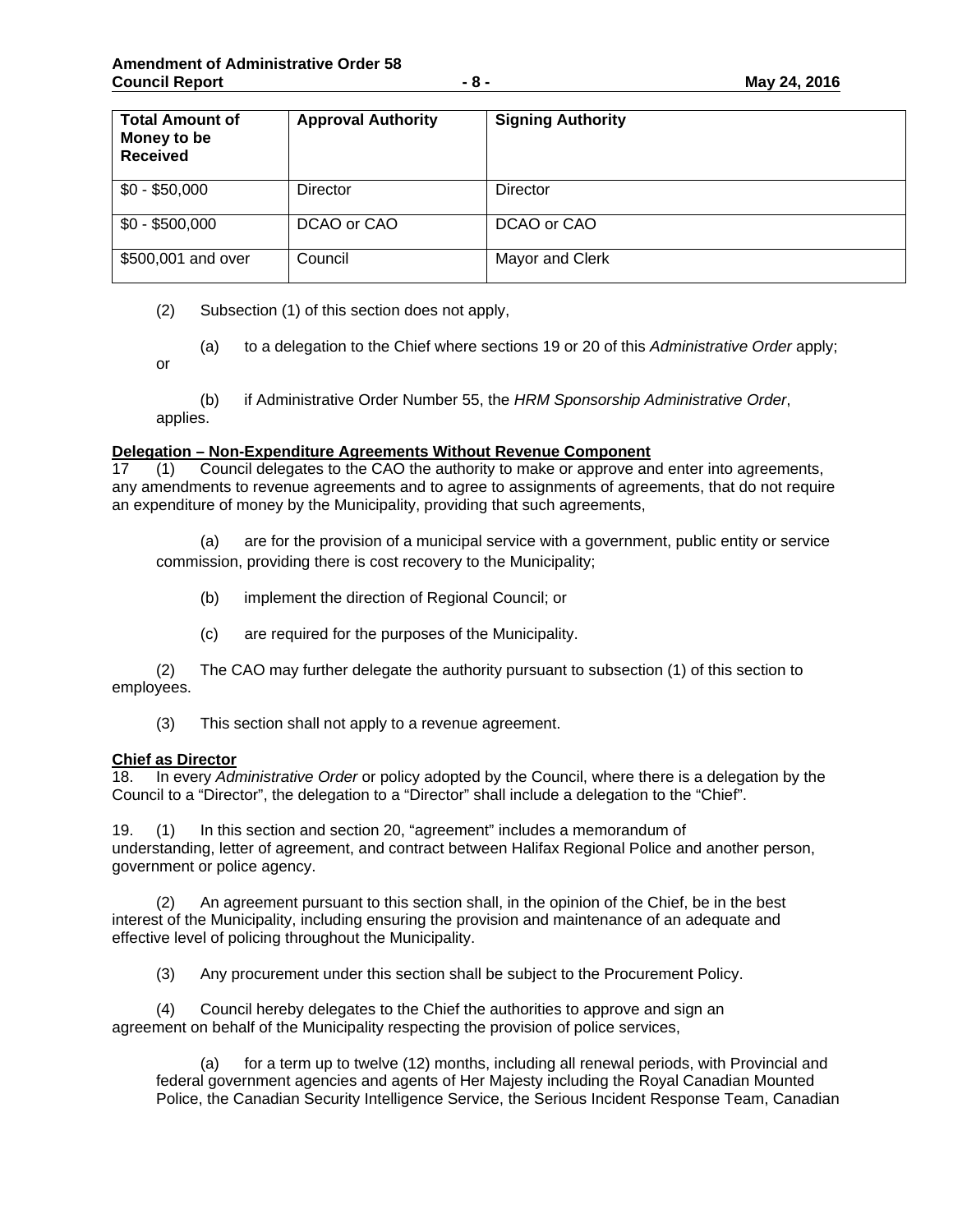Border Services Agency and any other Provincial or federal governmental organization or department;

 (b) for a term up to twelve (12) months, including all renewal periods, at ports of call or places of entry that are located within the geographic boundaries of the Municipality, providing there is cost recovery for the provision of such services;

**(ba) for a term up to five (5) years, including all renewal periods, where the agreement relates to the secondment of an officer of the Halifax Regional Police to any of the entities listed in clause (a) of this subsection or the secondment of a member of an entity listed in clause (a) of this subsection to the Halifax Regional Police;** 

(c) for activities or events within the geographic boundaries of Canada providing such activities or events,

 (i) are of national interest, such as a meeting of the G-20 in a Canadian Municipality**,**

 (ii) require security such as the Olympics or the Pan Am Games in a Canadian Municipality, or

(iii) are in respect of public safety, crime reduction or an emergency intervention,

providing there is cost recovery for the activities or events;

(d) for activities or events outside the geographic boundaries of Canada, providing there is cost recovery or the costs are neutral for the activities or events, such as peacekeeping or police development or training that are in response to an action or request of the United Nations, the North Atlantic Treaty Organization, European Police, the Canadian government or any other international entity, and

(e) for training activities or events for employees of the Halifax Regional Police within the geographic boundaries of Canada for which there is at least partial cost recovery providing any discrepancy between the actual cost of the training or events and any cost recovery is wholly funded from the approved budget.

20. Council delegates to the Chief the authorities to approve and sign an agreement on behalf of the Municipality respecting:

(a) matters relating to law enforcement, police services and intelligence operations with other law enforcement and government agencies if, in the opinion of the Chief, it is necessary to collaborate or co-operate with such agencies to further an investigation including the sharing of criminal intelligence such as crime statistics and actions respecting specific individuals involved in criminal activities;

(b) information sharing agreements with other law enforcement and government Agencies, providing the agreements are subject to all applicable privacy legislation;

(c) the waiver of provisions of the Collective Agreement between the Municipality and the HRPA for which, in the opinion of the Chief, there are no financial repercussions for the Municipality, providing:

(i) the waiver is approved by the CAO, or delegate, and

(ii) the waiver would not otherwise prejudice the Collective Agreement;

(d) non-financial partnership agreements with non-profit organizations or registered Canadian charitable organizations.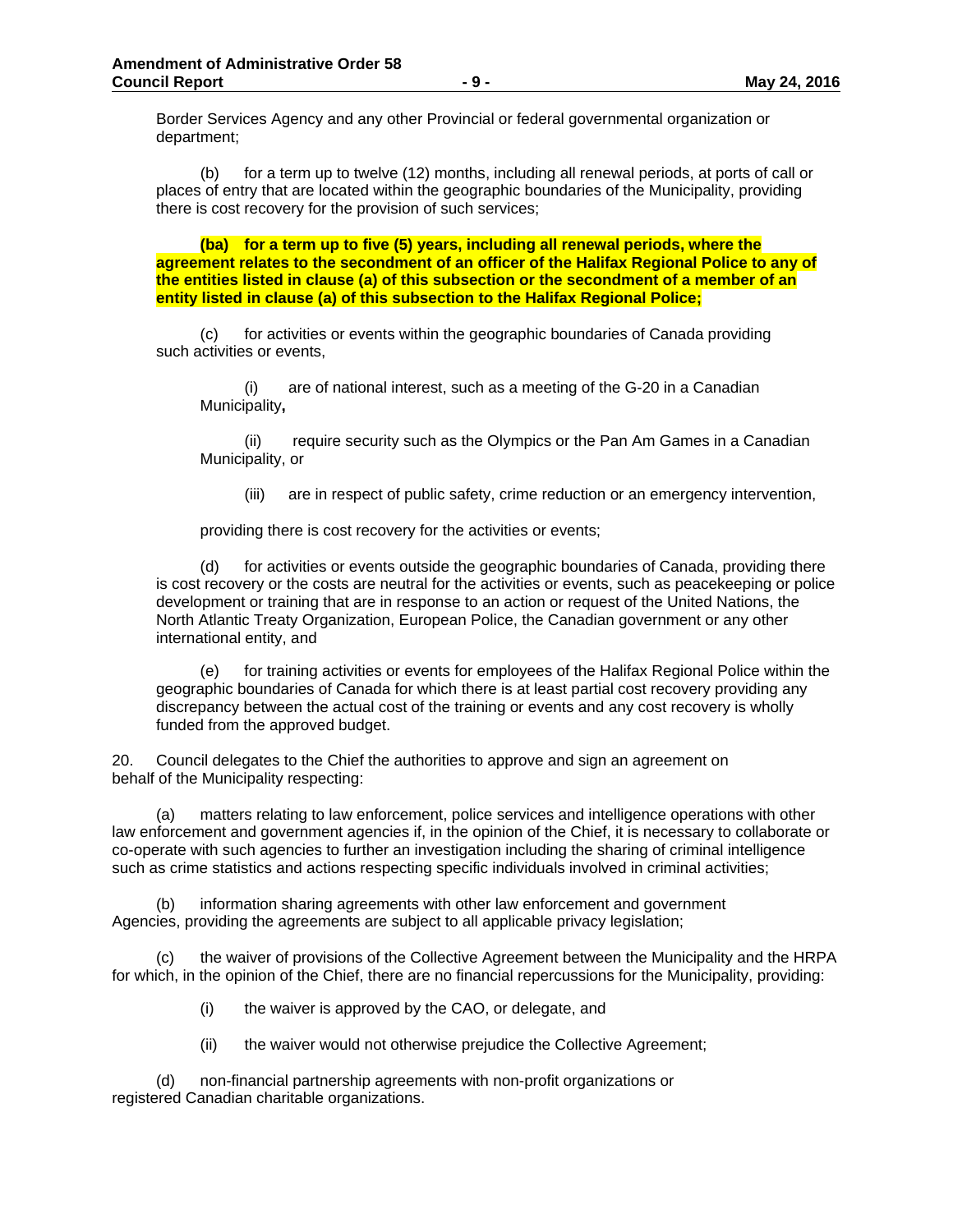21. (1) Council hereby delegates to the Chief the authority to sub-delegate the authorities pursuant to sections 19 and 20 of this Administrative Order to the Deputy Chief of Halifax Regional Police or a Superintendent of the Halifax Regional Police.

(2) The Deputy Chief or a Superintendent who has been delegated authority by the Chief pursuant to subsection (1) of this section may act in the place and in the stead of the Chief when the Chief is absent or at the request of the Chief.

Done and passed in Council this 28<sup>th</sup> day of January, A.D. 2014.

\_\_\_\_\_\_\_\_\_\_\_\_\_\_\_\_\_\_\_\_\_\_\_\_\_\_\_\_\_\_ MAYOR

MUNICIPAL CLERK

\_\_\_\_\_\_\_\_\_\_\_\_\_\_\_\_\_\_\_\_\_\_\_\_\_\_\_\_\_\_

Notice of Motion: January 14, 2014<br>Approved: January 28, 2014

Amendment # 1 Approval: December 2, 2014

Notice of Motion: November 18, 2014

January 28, 2014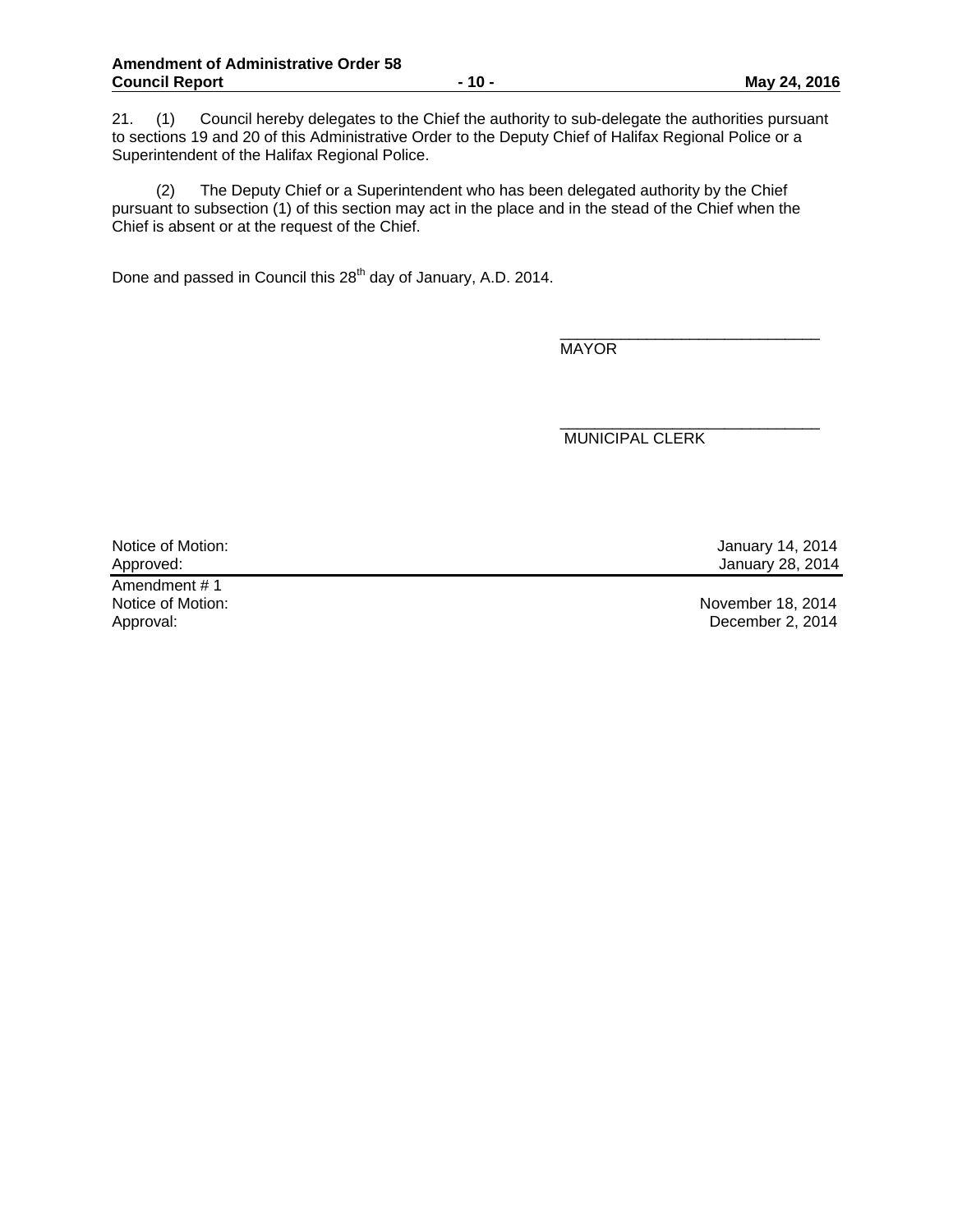### **Attachment B (Amending Administrative Order 58)**

#### **HALIFAX REGIONAL MUNICIPALITY ADMINISTRATIVE ORDER NUMBER 58 RESPECTING THE AMENDMENT OF THE DELEGATION OF CERTAIN AUTHORITIES ADMINISTRATIVE ORDER**

**BE IT RESOLVED** that Administrative Order 58, the *Delegation of Certain Authorities Administrative Order* is further amended as follows:

1. Subsection 19(4) is amended by adding the following clause immediately following clause 19(4)(b) and immediately before clause 19(4)(c):

> "(ba) for a term up to five (5) years, including all renewal periods, where the agreement relates to the secondment of an officer of the Halifax Regional Police to any of the entities listed in clause (a) of this subsection or the secondment of a member of an entity listed in clause (a) of this subsection to the Halifax Regional Police; "

Done and passed by in Council this day of , 2016.

 $\overline{\phantom{a}}$  , and the state of the state of the state of the state of the state of the state of the state of the state of the state of the state of the state of the state of the state of the state of the state of the stat Mayor

 $\overline{\phantom{a}}$  , and the state of the state of the state of the state of the state of the state of the state of the state of the state of the state of the state of the state of the state of the state of the state of the stat Municipal Clerk

I, Kevin Arjoon, Municipal Clerk of the Halifax Regional Municipality hereby certify that the above noted Administrative Order was passed at a meeting of Halifax Regional Council held on the day of , 2016.

 $\frac{1}{\sqrt{2}}$  ,  $\frac{1}{\sqrt{2}}$  ,  $\frac{1}{\sqrt{2}}$  ,  $\frac{1}{\sqrt{2}}$  ,  $\frac{1}{\sqrt{2}}$  ,  $\frac{1}{\sqrt{2}}$  ,  $\frac{1}{\sqrt{2}}$  ,  $\frac{1}{\sqrt{2}}$  ,  $\frac{1}{\sqrt{2}}$  ,  $\frac{1}{\sqrt{2}}$  ,  $\frac{1}{\sqrt{2}}$  ,  $\frac{1}{\sqrt{2}}$  ,  $\frac{1}{\sqrt{2}}$  ,  $\frac{1}{\sqrt{2}}$  ,  $\frac{1}{\sqrt{2}}$ 

Kevin Arjoon, Municipal Clerk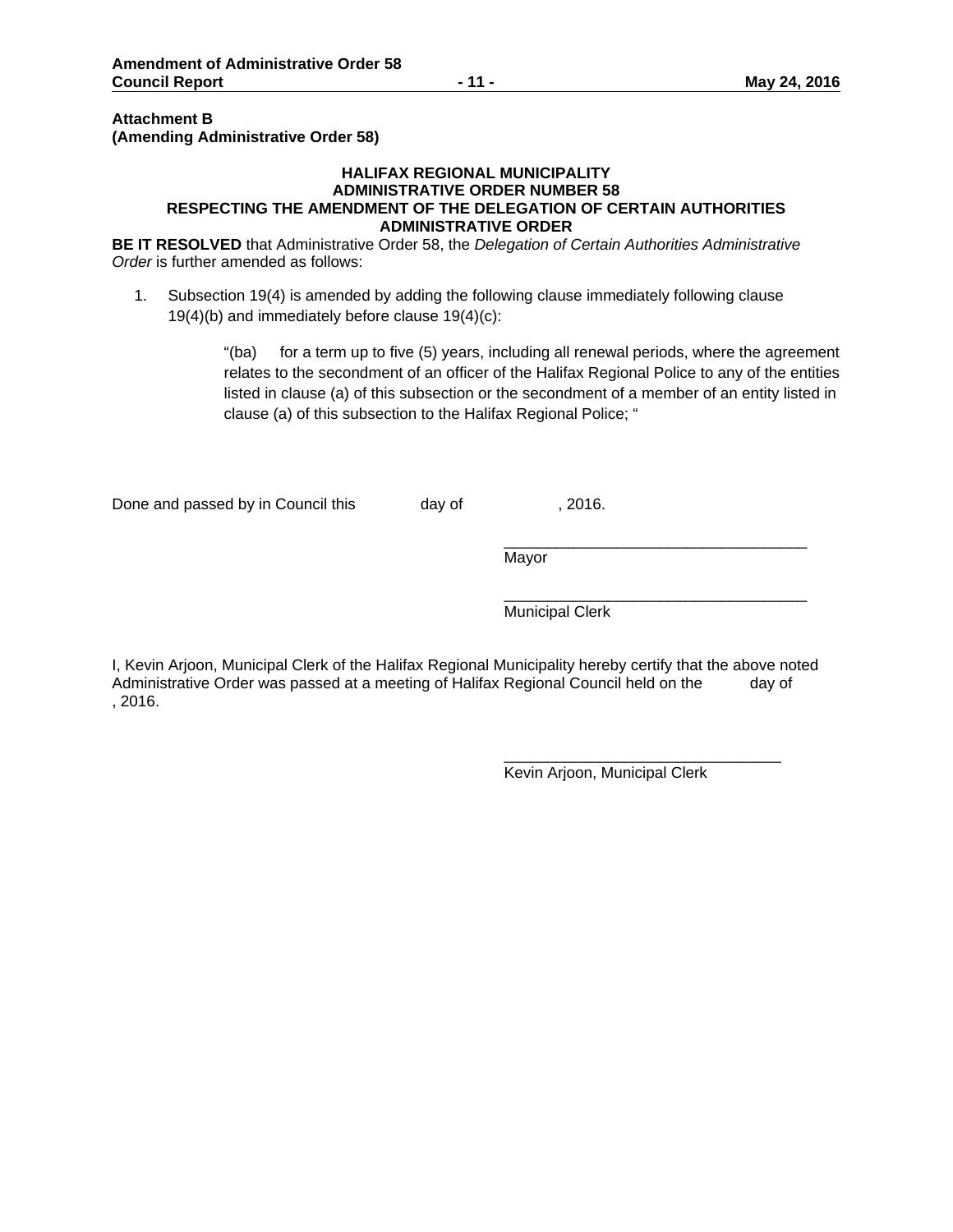## **Attachment C (Incorporating Proposed Amendments to Administrative Order 58)**

| <b>ITEM</b>                                                                                         | <b>SECTION NUMBER</b> |
|-----------------------------------------------------------------------------------------------------|-----------------------|
| <b>Short Title</b>                                                                                  | 1                     |
| <b>Application</b>                                                                                  |                       |
| to all employees<br>does not restrict:                                                              | $\mathbf{2}$          |
| other policies or Administrative Orders                                                             | 3                     |
| less than market value rent or lease                                                                | 4                     |
| market value is used to determine delegation amount for<br>$\bullet$<br>less than market value rent | 6                     |
| authority to further delegate                                                                       | 7                     |
| delegation amounts do not include HST                                                               | 8                     |
| Interpretation                                                                                      | 9                     |
| Delegation - non disclosure agreements                                                              | 10                    |
| Delegation - market value rent                                                                      | $11 - 12$             |
| Delegation - less than market value rent                                                            | $13 - 15$             |
| Delegation - non expenditure agreements with revenue component                                      | 16                    |
| Delegation - non expenditure agreements without revenue component                                   | 17                    |
| <b>Chief as Director</b>                                                                            | 18                    |
| <b>Delegation to Chief</b>                                                                          | 20                    |
| authority to further delegate                                                                       | 21                    |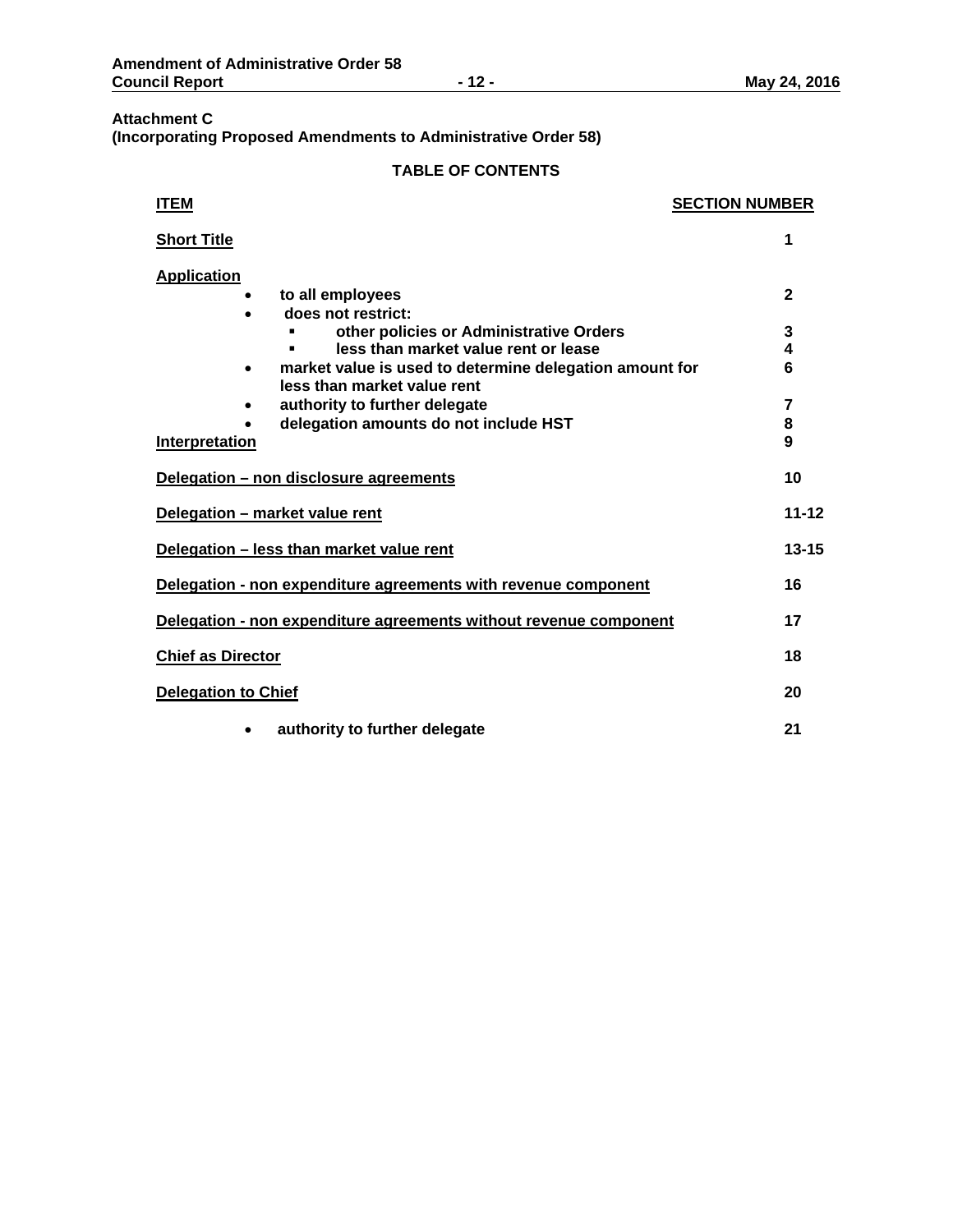#### **HALIFAX REGIONAL MUNICIPALITY ADMINISTRATIVE ORDER NUMBER 58 RESPECTING THE DELEGATION OF CERTAIN AUTHORITIES**

**BE IT RESOLVED AS AN ADMINISTRATIVE ORDER** of the Council of the Halifax Regional Municipality as follows:

## **Short Title**

1. This Administrative Order may be cited as the *Delegation of Certain Authorities Administrative Order*.

## **Application**

2. This Administrative Order applies to all employees of the Municipality.

3. Nothing in this *Administrative Order* limits or otherwise restricts any other authorities delegated by Council to staff including the authorities delegated under the Transaction Policy - Real Property Acquisitions and Disposals.

4. Nothing in this *Administrative Order* shall be construed as to limit or otherwise restrict Council's discretion to grant a lease at market value rent or less than market value rent.

5. A rental agreement authorized by this *Administrative Order* shall:

(a) only grant a license to use the facility or municipal land for a maximum certain time period; and

(b) not be transferable or assignable.

6. When determining the delegated authorities for approving and signing less than market value rent, the approving and signing authorities shall be determined by reference to the actual market value of the rent without reduction.

7. The authorities delegated to the Divisional Manager or the Director under this Administrative Order may be further delegated by the Divisional Manager or the Director to his or her staff.

8. In this Administrative Order, a delegation up to a specific dollar amount for market value rent shall:

- (a) include a delegation up to and including the expressed dollar amount.
- (b) exclude any Harmonized Sales Tax that may be payable.

## **Interpretation**

- 9. In this Administrative Order,
	- (a) "CAO" means the Chief Administrative Officer of the Municipality;

(aa) "Canadian Municipality" means a municipal body that is located within the boundaries of Canada, such as a regional municipality, city, town, village, and municipality of a county or district;

- (ab) "Chief" means the Chief of Police of the Halifax Regional Police and includes:
	- (i) an officer acting as the Chief of Police, and
	- (ii) the Deputy Chief or a Superintendent pursuant to section 21;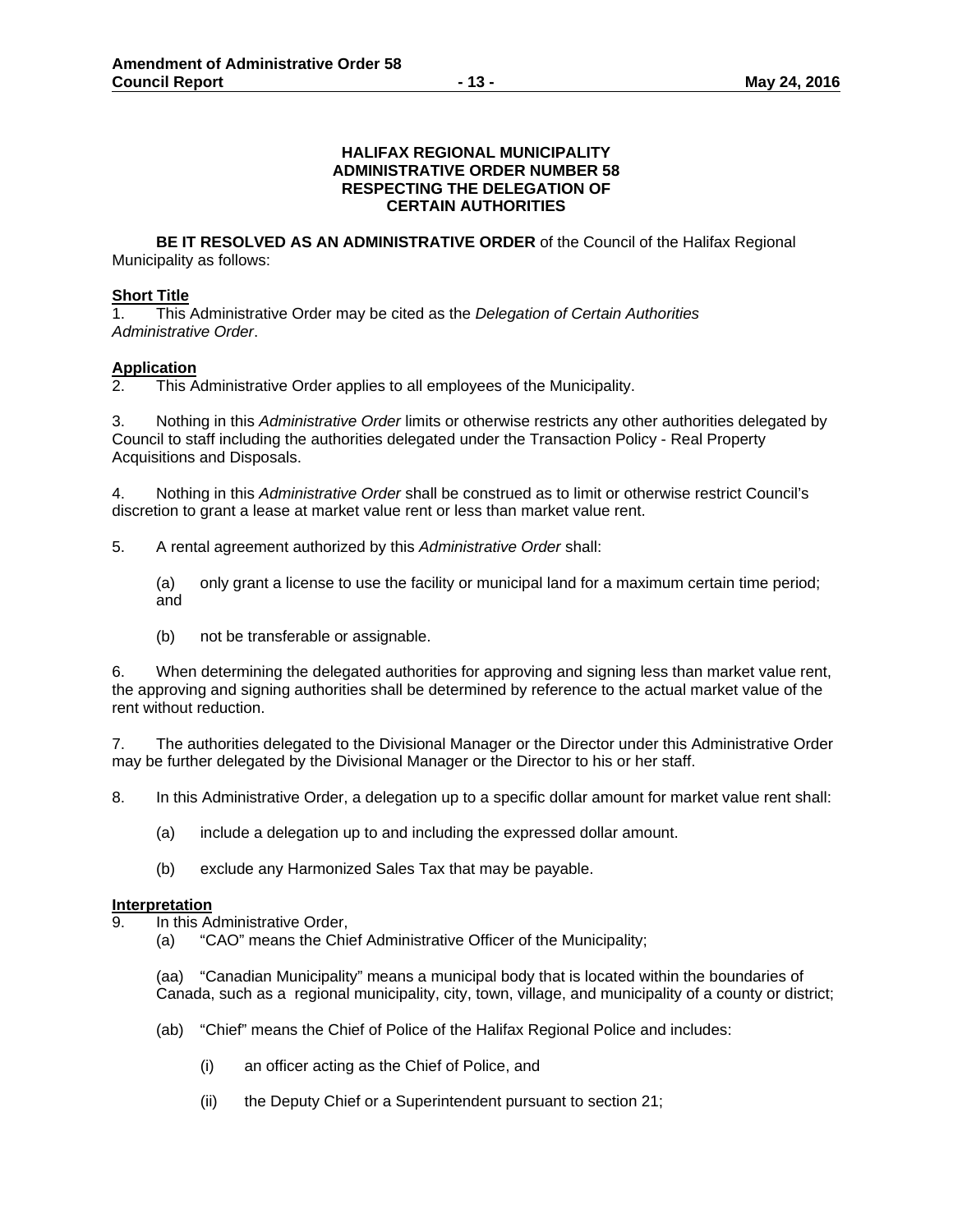(b) "DCAO" means the Deputy Chief Administrative Officer of the Municipality;

(c) "Director" means a Director of a Department of the Municipality;

(d) "facility" means a building or part of a building that:

(i) is owned or leased by the Municipality;

(ii) is operated by the Municipality; and

 (iii) is used, in whole or in part, for athletic, cultural, recreational or sporting Purposes;

(da) "HRPA" means the Halifax Regional Police Association;

(e) "market value rent" means the most probable rent which municipal land or a facility should bring in a competitive and open market under conditions requisite to a fair agreement;

(f) "municipal land" means real property owned or leased, in whole or in part, by the Municipality for athletic, recreational or sporting purposes;

(g) "non-disclosure agreement" means an agreement relative to an exchange of confidential information between the Municipality and other persons, whether or not the Municipality is negotiating or has entered into an agreement with such person;

(ga) "Municipality" means the Halifax Regional Municipality;

(h) "non-profit organization" means a group, organization or incorporated body that is not conducted primarily for profit;

(ha) "revenue agreement" means an agreement between the Municipality and another person or entity wherein,

(i) the Municipality accepts or receives money from such person or entity;

(ii) the Municipality is not required, pursuant to the agreement, to make an expenditure of money; and

(iii) there is an exchange of obligations; and

(i) "maximum rental period" includes all renewal periods.

#### **Delegation – Non Disclosure Agreements**

10. (1) Council hereby delegates the authorities to approve and sign non-disclosure agreements to the CAO, where in the opinion of the CAO:

(a) such agreements are necessary to advance contractual negotiation; or

(b) such agreements are in the best interests of the Municipality;

 (2) The DCAO may act in the place and in the stead of the CAO for the purposes of this section when the CAO is absent or at the request of the CAO.

#### **Delegation – Market Value Rent**

11. All renters of a facility or municipal land must pay market value rent.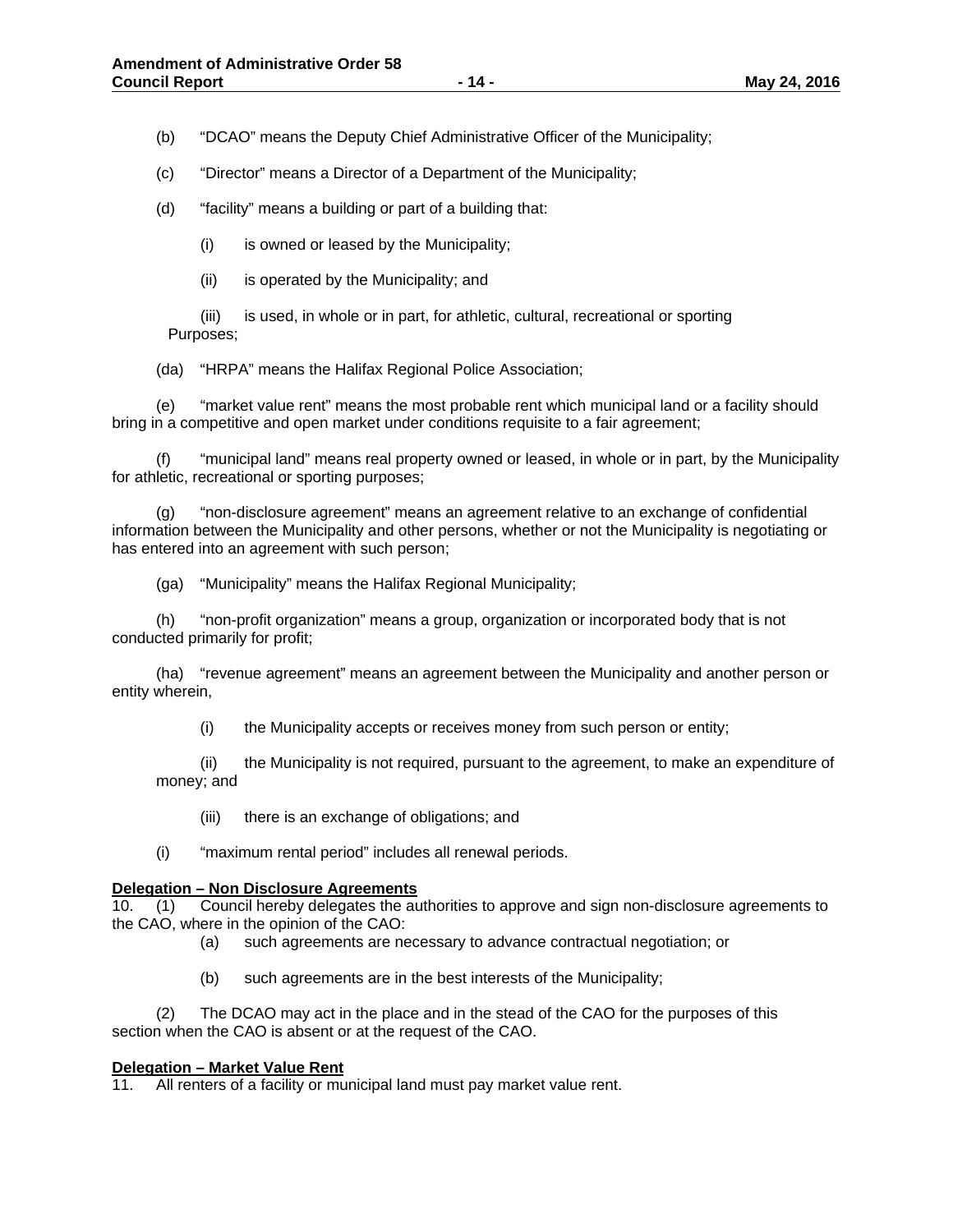12. Council hereby delegates the authorities to approve and sign a rental agreement for a facility or municipal land, at market value rent, as follows:

| <b>Maximum Rental</b><br><b>Period or Term</b> | <b>Annual Market Value</b><br><b>Rent (excluding HST)</b> | <b>Approval Authority</b> | <b>Signing Authority</b>  |
|------------------------------------------------|-----------------------------------------------------------|---------------------------|---------------------------|
| one (1) year                                   | $$1 - $25,000$                                            | <b>Divisional Manager</b> | <b>Divisional Manager</b> |
| one (1) year                                   | $$1 - $50,000$                                            | Director                  | Director                  |
| one (1) year                                   | $$1 - $100,000$                                           | DCAO or CAO               | DCAO or CAO               |
| as approved by<br>Council                      | \$100,001 and over                                        | Council                   | Mayor and Clerk           |

## **Delegation - Less than Market Value Rent**

13. Council hereby considers a non-profit organization to be carrying on an activity that is beneficial to the Municipality, if in the opinion of the delegate:

- (a) the entity is a non-profit organization;
- (b) the non-profit organization is using, in whole or in part, a facility or municipal lands;

and

 (c) the non-profit is holding a sporting event, community event, recreational event, entertainment event, or cultural event including artistic performances.

14. Notwithstanding section 11, Council hereby authorizes less than market value rent to be charged to a non-profit organization who is carrying on an activity that is beneficial to the Municipality pursuant to clause 13(c) of this Administrative Order.

15. Subject to sections 13 and 14, Council hereby delegates the authorities to approve and sign rental agreements for a facility or municipal land, with a non-profit organization at less than market value rent, as follows:

| Annual Market Value   Approval Authority<br>Rent<br>(excluding HST) |                                   | <b>Signing Authority</b>       | <b>Maximum Rental</b><br><b>Period or Term</b> |
|---------------------------------------------------------------------|-----------------------------------|--------------------------------|------------------------------------------------|
| $$1 - $25,000$                                                      | Divisional Manager or<br>Director | Divisional Manager or Director | one (1) year                                   |

## **Delegation - Non Expenditure Agreements With Revenue Component**

16. (1) Council hereby delegates the authority to make or approve and enter into revenue agreements, any amendments to revenue agreements and to agree to assignments of agreements, on behalf of the Municipality, as follows:

| <b>Total Amount of</b><br>Money to be<br><b>Received</b> | <b>Approval Authority</b> | <b>Signing Authority</b> |
|----------------------------------------------------------|---------------------------|--------------------------|
| $$0 - $50,000$                                           | Director                  | <b>Director</b>          |
| $$0 - $500,000$                                          | DCAO or CAO               | DCAO or CAO              |
| \$500,001 and over                                       | Council                   | Mayor and Clerk          |

- (2) Subsection (1) of this section does not apply,
	- (a) to a delegation to the Chief where sections 19 or 20 of this *Administrative Order* apply;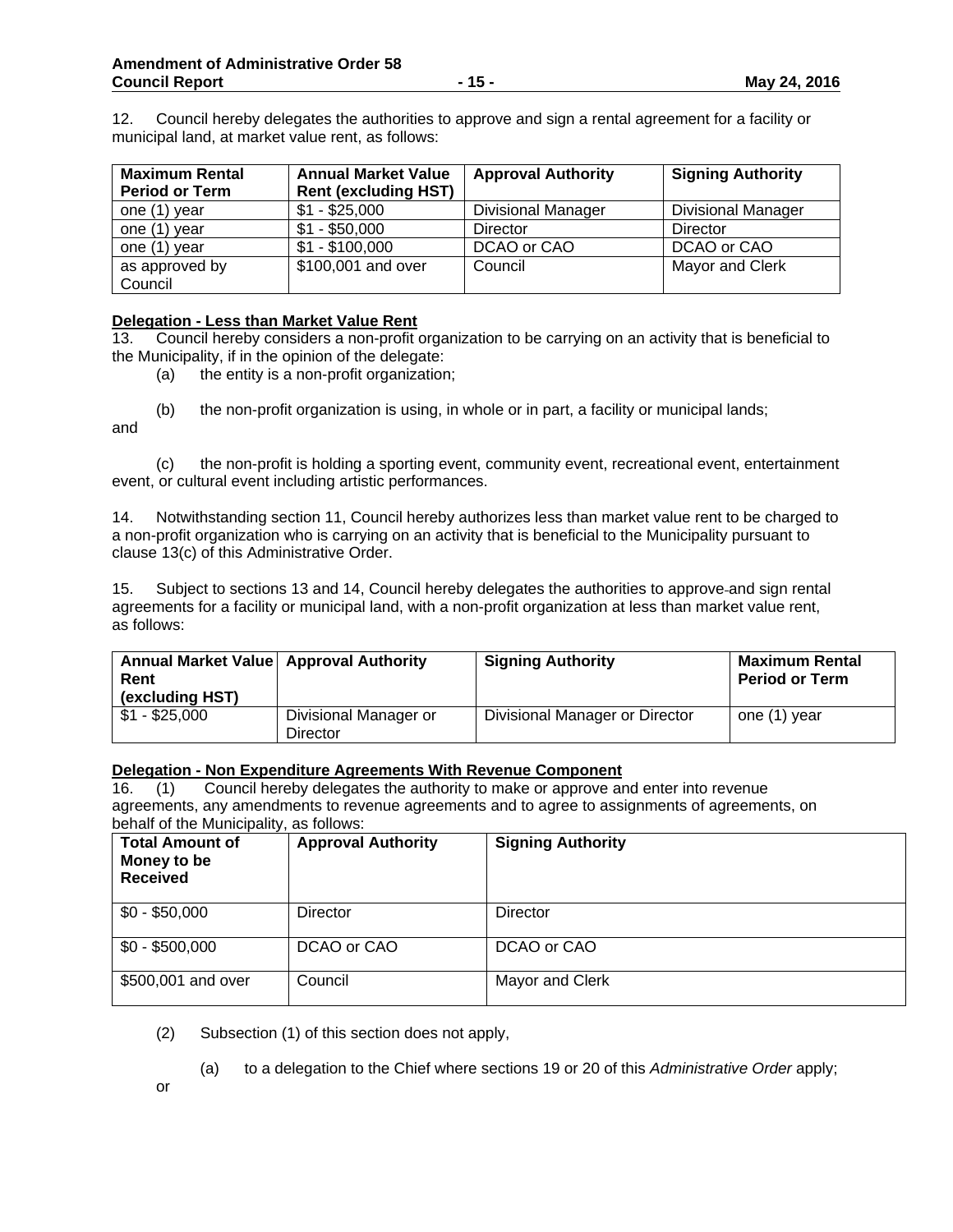(b) if Administrative Order Number 55, the *HRM Sponsorship Administrative Order*, applies.

## **Delegation – Non-Expenditure Agreements Without Revenue Component**

17 (1) Council delegates to the CAO the authority to make or approve and enter into agreements, any amendments to revenue agreements and to agree to assignments of agreements, that do not require an expenditure of money by the Municipality, providing that such agreements,

(a) are for the provision of a municipal service with a government, public entity or service commission, providing there is cost recovery to the Municipality;

- (b) implement the direction of Regional Council; or
- (c) are required for the purposes of the Municipality.

(2) The CAO may further delegate the authority pursuant to subsection (1) of this section to employees.

(3) This section shall not apply to a revenue agreement.

#### **Chief as Director**

18. In every *Administrative Order* or policy adopted by the Council, where there is a delegation by the Council to a "Director", the delegation to a "Director" shall include a delegation to the "Chief".

19. (1) In this section and section 20, "agreement" includes a memorandum of understanding, letter of agreement, and contract between Halifax Regional Police and another person, government or police agency.

 (2) An agreement pursuant to this section shall, in the opinion of the Chief, be in the best interest of the Municipality, including ensuring the provision and maintenance of an adequate and effective level of policing throughout the Municipality.

(3) Any procurement under this section shall be subject to the Procurement Policy.

(4) Council hereby delegates to the Chief the authorities to approve and sign an agreement on behalf of the Municipality respecting the provision of police services,

(a) for a term up to twelve (12) months, including all renewal periods, with Provincial and federal government agencies and agents of Her Majesty including the Royal Canadian Mounted Police, the Canadian Security Intelligence Service, the Serious Incident Response Team, Canadian Border Services Agency and any other Provincial or federal governmental organization or department;

 (b) for a term up to twelve (12) months, including all renewal periods, at ports of call or places of entry that are located within the geographic boundaries of the Municipality, providing there is cost recovery for the provision of such services;

 (ba) for a term up to five (5) years, including all renewal periods, where the agreement relates to the secondment of an officer of the Halifax Regional Police to any of the entities listed in clause (a) of this subsection or the secondment of a member of an entity listed in clause (a) of this subsection to the Halifax Regional Police;

(c) for activities or events within the geographic boundaries of Canada providing such activities or events,

 (i) are of national interest, such as a meeting of the G-20 in a Canadian Municipality**,**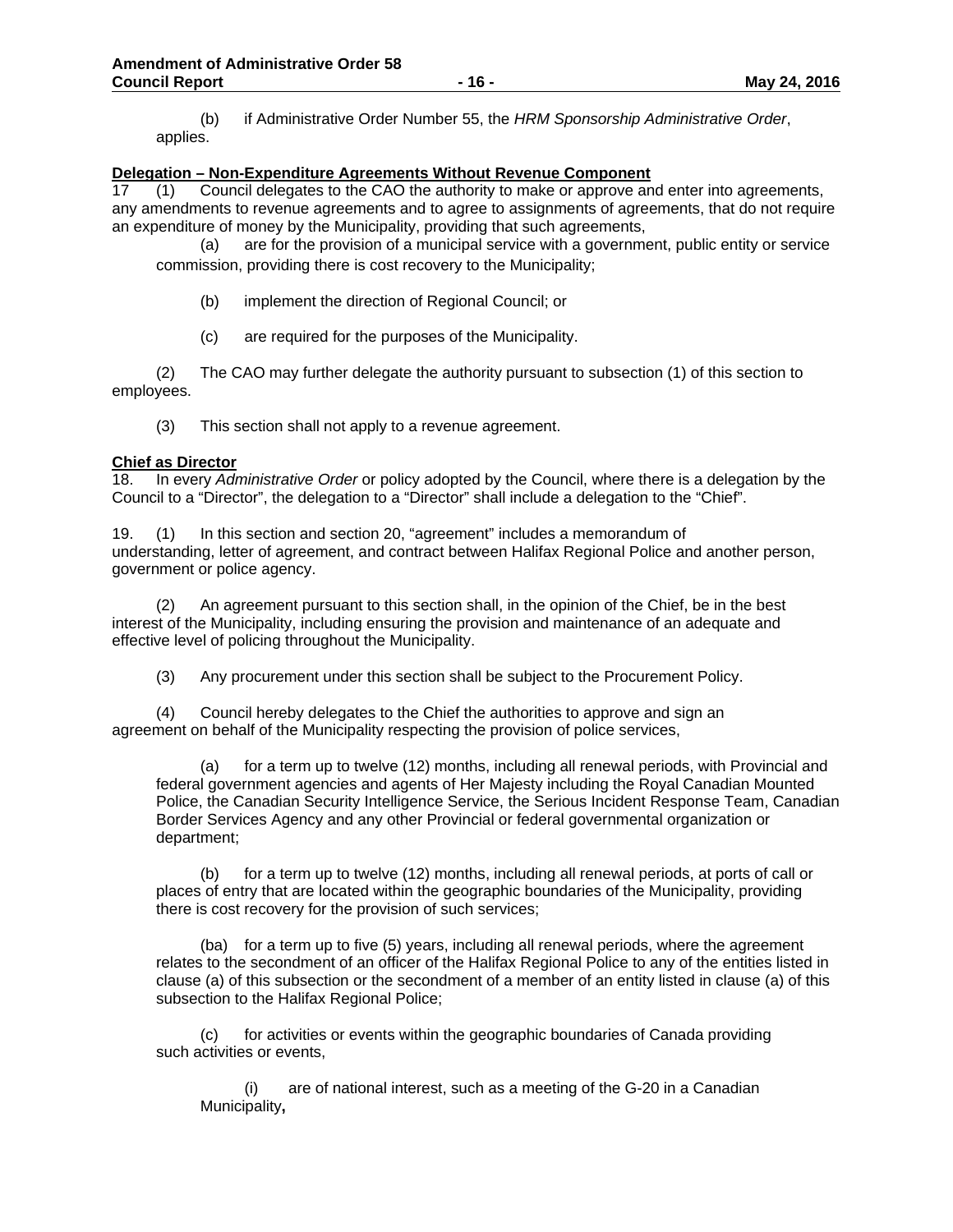(ii) require security such as the Olympics or the Pan Am Games in a Canadian Municipality, or

(iii) are in respect of public safety, crime reduction or an emergency intervention,

providing there is cost recovery for the activities or events;

(d) for activities or events outside the geographic boundaries of Canada, providing there is cost recovery or the costs are neutral for the activities or events, such as peacekeeping or police development or training that are in response to an action or request of the United Nations, the North Atlantic Treaty Organization, European Police, the Canadian government or any other international entity, and

(e) for training activities or events for employees of the Halifax Regional Police within the geographic boundaries of Canada for which there is at least partial cost recovery providing any discrepancy between the actual cost of the training or events and any cost recovery is wholly funded from the approved budget.

20. Council delegates to the Chief the authorities to approve and sign an agreement on behalf of the Municipality respecting:

(a) matters relating to law enforcement, police services and intelligence operations with other law enforcement and government agencies if, in the opinion of the Chief, it is necessary to collaborate or co-operate with such agencies to further an investigation including the sharing of criminal intelligence such as crime statistics and actions respecting specific individuals involved in criminal activities;

(b) information sharing agreements with other law enforcement and government Agencies, providing the agreements are subject to all applicable privacy legislation;

(c) the waiver of provisions of the Collective Agreement between the Municipality and the HRPA for which, in the opinion of the Chief, there are no financial repercussions for the Municipality, providing:

(i) the waiver is approved by the CAO, or delegate, and

(ii) the waiver would not otherwise prejudice the Collective Agreement;

(d) non-financial partnership agreements with non-profit organizations or registered Canadian charitable organizations.

21. (1) Council hereby delegates to the Chief the authority to sub-delegate the authorities pursuant to sections 19 and 20 of this Administrative Order to the Deputy Chief of Halifax Regional Police or a Superintendent of the Halifax Regional Police.

(2) The Deputy Chief or a Superintendent who has been delegated authority by the Chief pursuant to subsection (1) of this section may act in the place and in the stead of the Chief when the Chief is absent or at the request of the Chief.

Done and passed in Council this 28<sup>th</sup> day of January, A.D. 2014.

MAYOR

MUNICIPAL CLERK

\_\_\_\_\_\_\_\_\_\_\_\_\_\_\_\_\_\_\_\_\_\_\_\_\_\_\_\_\_\_

\_\_\_\_\_\_\_\_\_\_\_\_\_\_\_\_\_\_\_\_\_\_\_\_\_\_\_\_\_\_